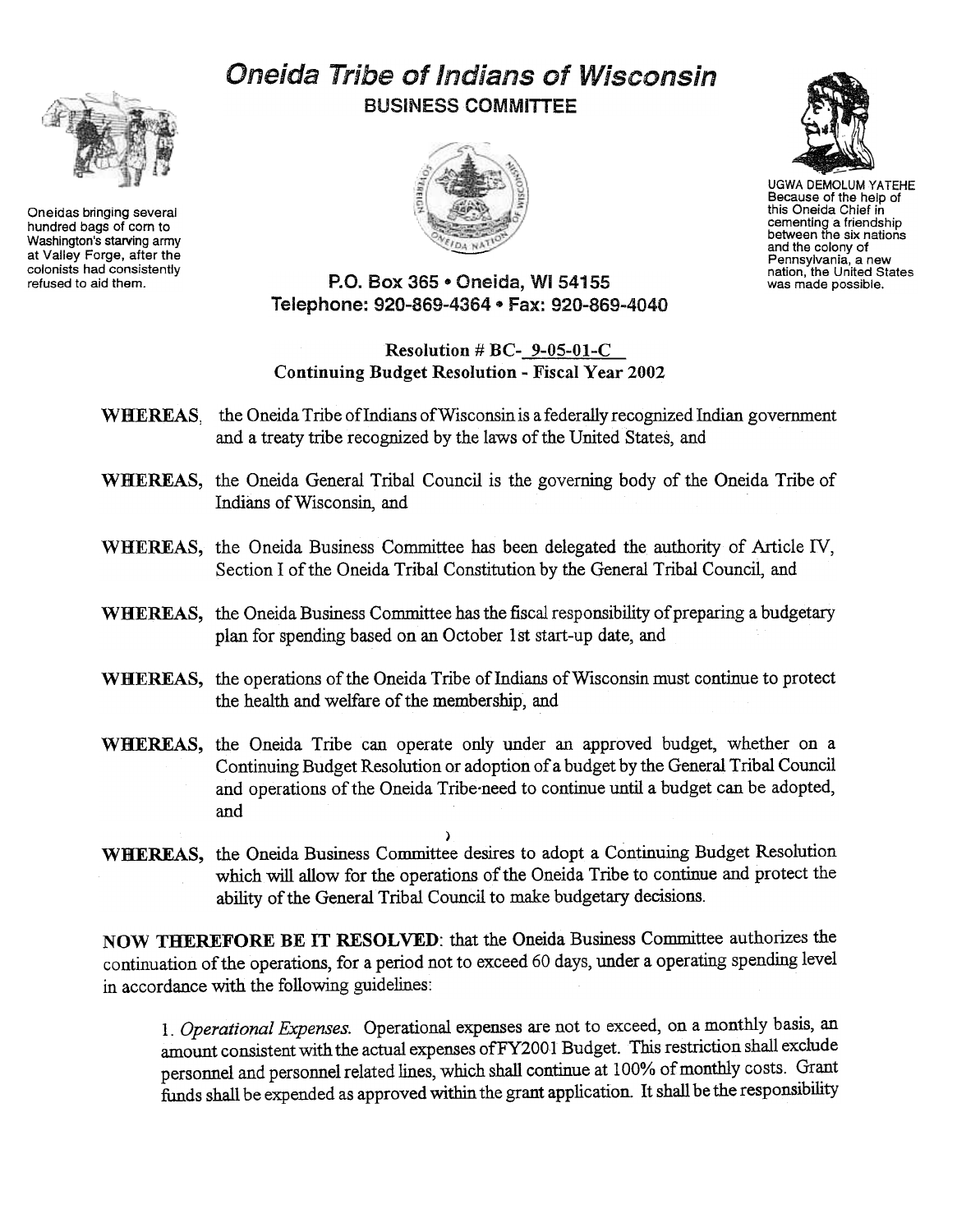Resolution 9-05-01-C Page 2

of management to monitor the aforementioned provisions.

2. Capital Expenditures. Requests for Tribally funded capital expenditures will be processed through the Finance Committee in accordance with established guidelines. Grant funds shall be expended as approved within the grant application.

3. General Tribal Council Directives. Expenses required to carry out previous directive of General Tribal Council will be limited to the funding level approved in the FYO 1 Budget Plan (i.e., Educational Scholarship)

4. If the need for any items covered under the restraints become detrimental to the organization, justification must be reviewed and approved by the Oneida Business Committee.

#### **CERTIFICATION**

I, the undersigned, as Secretary of the Oneida Business Committee, hereby certify that the Oneida Business Committee is composed of nine  $(9)$  members of whom five  $(5)$  constitute a quorum.  $\boxed{7}$ members were present at a meeting duly called, noticed, and held on the  $5<sup>th</sup>$  day of September. 2001; that the foregoing resolution was duly adopted by a vote of  $-6$  members for, 0 members against, 0 members not voting; and that said resolution has not been rescinded or amended in any way.

Julie Barton, Tribal Secretary Oneida Tribe of Indians of Wisconsin